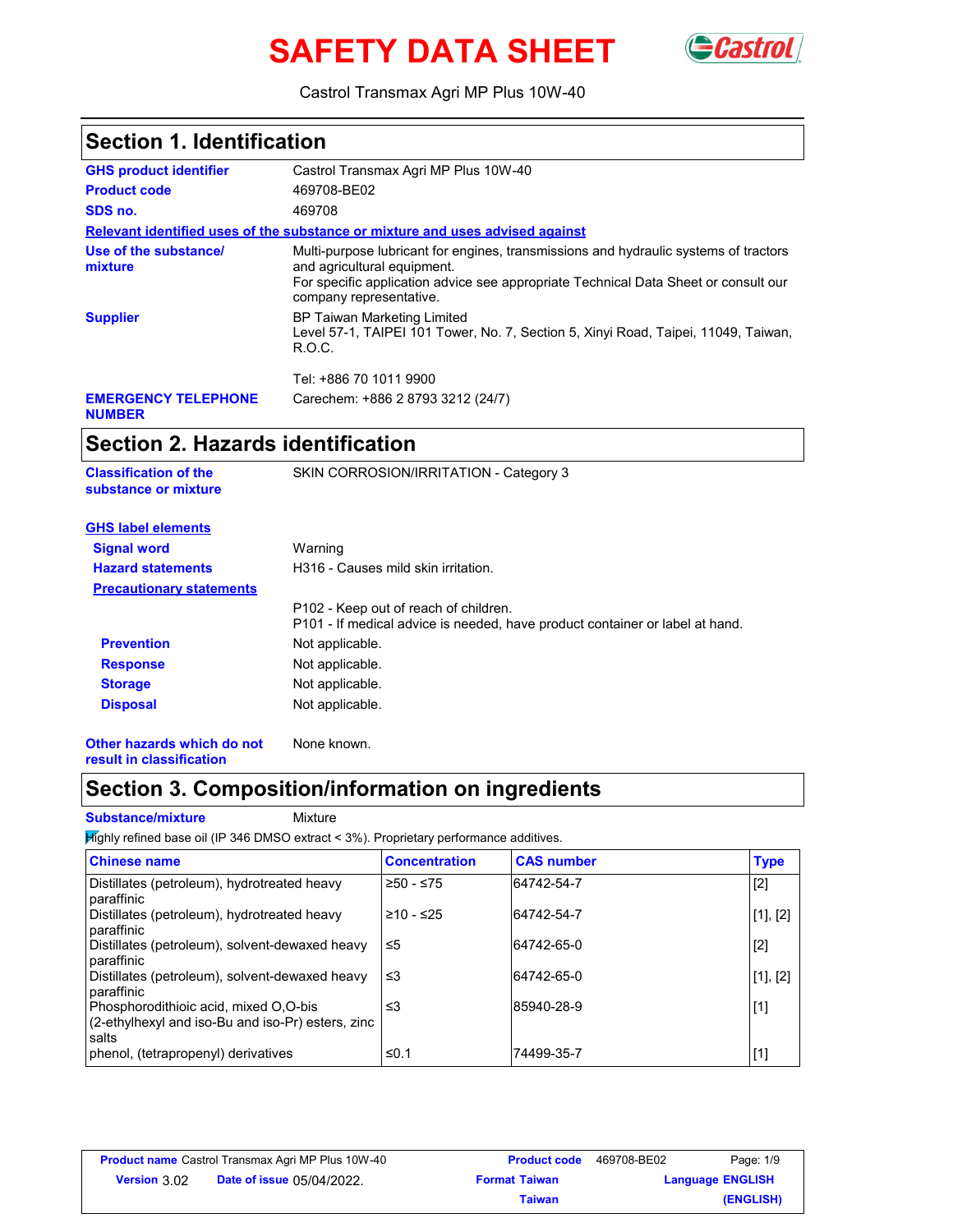| Section 3. Composition/information on ingredients                                                            |                           |                                                                    |                                        |
|--------------------------------------------------------------------------------------------------------------|---------------------------|--------------------------------------------------------------------|----------------------------------------|
| 化學品名稱                                                                                                        | 濃度                        | 化學文摘社登記號碼(CAS No.)                                                 | 類型                                     |
| 氫化處理的重質蠟族石油餾分<br>氫化處理的重質蠟族石油餾分<br>溶劑脫蠟重質蠟族石油餾分<br>溶劑脫蠟重質蠟族石油餾分<br> 二硫代磷酸,混合O,O-雙 (2-乙基己基和異卜和異  <3<br>丙基)酯.鋅鹽 | $> 50 - 75$<br>$>10 - 25$ | 64742-54-7<br>64742-54-7<br>64742-65-0<br>64742-65-0<br>85940-28-9 | $[2]$<br>[1], [2]<br>$[2]$<br>[1], [2] |
| 苯酚,(四丙烯基)衍生物                                                                                                 | < 0.1                     | 74499-35-7                                                         |                                        |

**There are no additional ingredients present which, within the current knowledge of the supplier and in the concentrations applicable, are classified as hazardous to health or the environment and hence require reporting in this section.**

#### **Type**

[1] Substance classified with a health or environmental hazard

[2] Substance with a workplace exposure limit

[3] Toxic and concerned chemical substance

[4] Additional disclosure due to company policy

**Occupational exposure limits, if available, are listed in Section 8.**

### **Section 4. First aid measures**

#### **Description of necessary first aid measures**

| <b>Inhalation</b>                                  | If inhaled, remove to fresh air. Get medical attention if symptoms occur.                                                                                                                                                                                                                                                                                                                                                                                                                                                                                                                                                                                                                                                                     |
|----------------------------------------------------|-----------------------------------------------------------------------------------------------------------------------------------------------------------------------------------------------------------------------------------------------------------------------------------------------------------------------------------------------------------------------------------------------------------------------------------------------------------------------------------------------------------------------------------------------------------------------------------------------------------------------------------------------------------------------------------------------------------------------------------------------|
| <b>Ingestion</b>                                   | Do not induce vomiting unless directed to do so by medical personnel. Never give<br>anything by mouth to an unconscious person. If unconscious, place in recovery<br>position and get medical attention immediately. Get medical attention if adverse<br>health effects persist or are severe.                                                                                                                                                                                                                                                                                                                                                                                                                                                |
| <b>Skin contact</b>                                | In case of contact, immediately flush skin with plenty of water for at least 15 minutes<br>while removing contaminated clothing and shoes. Wash skin thoroughly with soap<br>and water or use recognised skin cleanser. Wash clothing before reuse. Clean<br>shoes thoroughly before reuse. Get medical attention if symptoms occur.                                                                                                                                                                                                                                                                                                                                                                                                          |
| <b>Eye contact</b>                                 | In case of contact, immediately flush eyes with plenty of water for at least 15 minutes.<br>Eyelids should be held away from the eyeball to ensure thorough rinsing. Check for<br>and remove any contact lenses. Get medical attention.                                                                                                                                                                                                                                                                                                                                                                                                                                                                                                       |
| <b>Protection of first-aiders</b>                  | No action shall be taken involving any personal risk or without suitable training. It<br>may be dangerous to the person providing aid to give mouth-to-mouth resuscitation.                                                                                                                                                                                                                                                                                                                                                                                                                                                                                                                                                                   |
| Most important symptoms/effects, acute and delayed |                                                                                                                                                                                                                                                                                                                                                                                                                                                                                                                                                                                                                                                                                                                                               |
|                                                    | See Section 11 for more detailed information on health effects and symptoms.                                                                                                                                                                                                                                                                                                                                                                                                                                                                                                                                                                                                                                                                  |
|                                                    | Indication of immediate medical attention and special treatment needed, if necessary                                                                                                                                                                                                                                                                                                                                                                                                                                                                                                                                                                                                                                                          |
| <b>Specific treatments</b>                         | No specific treatment.                                                                                                                                                                                                                                                                                                                                                                                                                                                                                                                                                                                                                                                                                                                        |
| <b>Notes to physician</b>                          | Treatment should in general be symptomatic and directed to relieving any effects.<br>Note: High Pressure Applications<br>Injections through the skin resulting from contact with the product at high pressure<br>constitute a major medical emergency. Injuries may not appear serious at first but<br>within a few hours tissue becomes swollen, discoloured and extremely painful with<br>extensive subcutaneous necrosis.<br>Surgical exploration should be undertaken without delay. Thorough and extensive<br>debridement of the wound and underlying tissue is necessary to minimise tissue loss<br>and prevent or limit permanent damage. Note that high pressure may force the<br>product considerable distances along tissue planes. |

## **Section 5. Firefighting measures**

| <b>Extinguishing media</b>                           |                                                                                                                          |
|------------------------------------------------------|--------------------------------------------------------------------------------------------------------------------------|
| <b>Suitable extinguishing</b><br>media               | In case of fire, use foam, dry chemical or carbon dioxide extinguisher or spray.                                         |
| Unsuitable extinguishing<br>media                    | Do not use water jet.                                                                                                    |
| <b>Specific hazards arising</b><br>from the chemical | In a fire or if heated, a pressure increase will occur and the container may burst.                                      |
| <b>Hazardous thermal</b><br>decomposition products   | Combustion products may include the following:<br>carbon oxides (CO, CO <sub>2</sub> ) (carbon monoxide, carbon dioxide) |
|                                                      |                                                                                                                          |

| <b>Product name</b> Castrol Transmax Agri MP Plus 10W-40 |                                  | <b>Product code</b>  | 469708-BE02 | Page: 2/9               |
|----------------------------------------------------------|----------------------------------|----------------------|-------------|-------------------------|
| <b>Version</b> 3.02                                      | <b>Date of issue 05/04/2022.</b> | <b>Format Taiwan</b> |             | <b>Language ENGLISH</b> |
|                                                          |                                  | Taiwan               |             | (ENGLISH)               |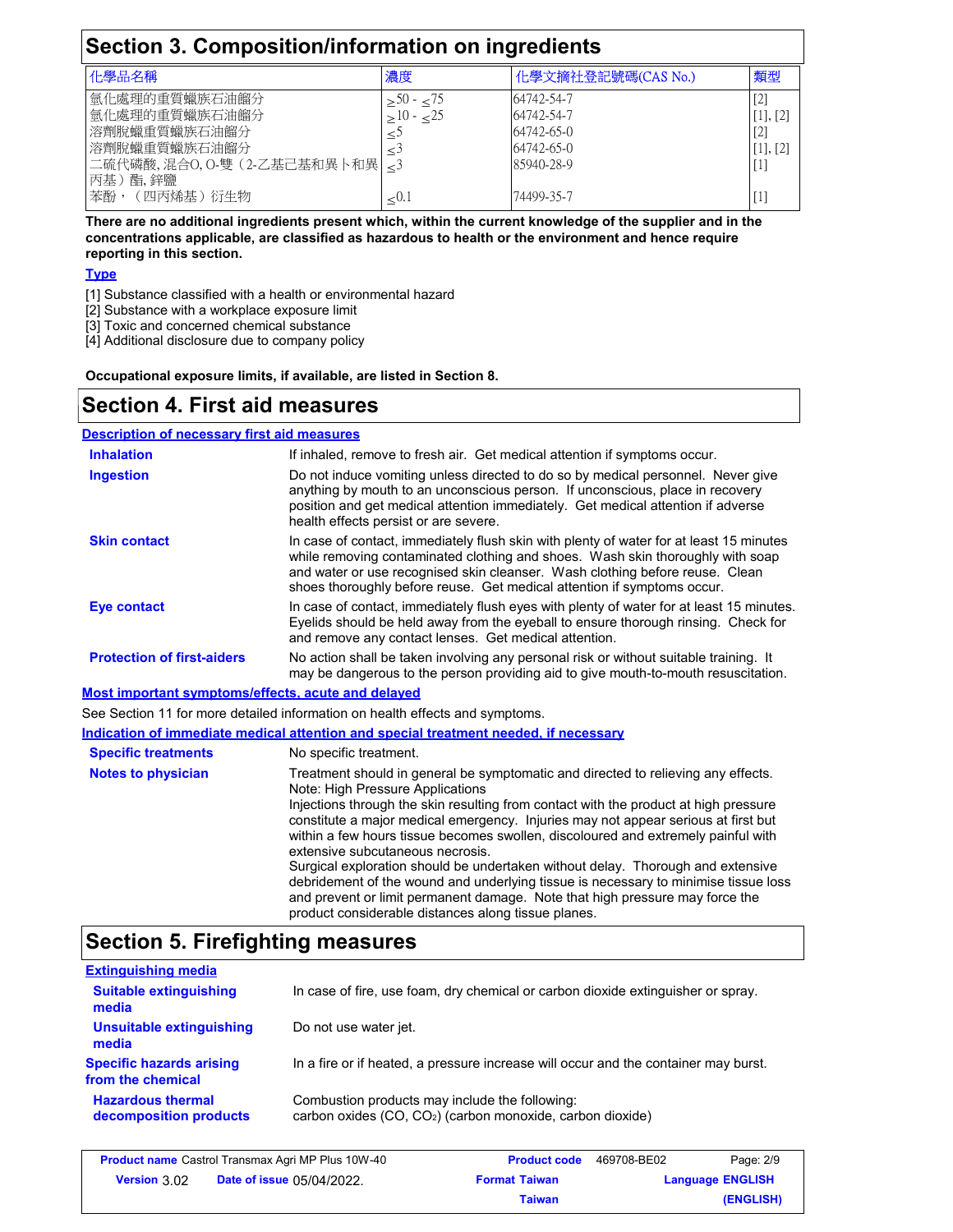## **Section 5. Firefighting measures**

| <b>Special protective actions</b><br>for fire-fighters | No action shall be taken involving any personal risk or without suitable training.<br>Promptly isolate the scene by removing all persons from the vicinity of the incident if<br>there is a fire. |
|--------------------------------------------------------|---------------------------------------------------------------------------------------------------------------------------------------------------------------------------------------------------|
| <b>Special protective</b>                              | Fire-fighters should wear positive pressure self-contained breathing apparatus                                                                                                                    |
| equipment for fire-fighters                            | (SCBA) and full turnout gear.                                                                                                                                                                     |

## **Section 6. Accidental release measures**

| <b>Personal precautions,</b><br>protective equipment and<br>emergency procedures | Contact emergency personnel. No action shall be taken involving any personal risk<br>or without suitable training. Evacuate surrounding areas. Keep unnecessary and<br>unprotected personnel from entering. Do not touch or walk through spilt material.<br>Avoid breathing vapour or mist. Provide adequate ventilation. Put on appropriate<br>personal protective equipment. Floors may be slippery; use care to avoid falling.                                                                                        |
|----------------------------------------------------------------------------------|--------------------------------------------------------------------------------------------------------------------------------------------------------------------------------------------------------------------------------------------------------------------------------------------------------------------------------------------------------------------------------------------------------------------------------------------------------------------------------------------------------------------------|
| <b>Environmental precautions</b>                                                 | Avoid dispersal of spilt material and runoff and contact with soil, waterways, drains<br>and sewers. Inform the relevant authorities if the product has caused environmental<br>pollution (sewers, waterways, soil or air).                                                                                                                                                                                                                                                                                              |
| <b>Methods and material for containment and cleaning up</b>                      |                                                                                                                                                                                                                                                                                                                                                                                                                                                                                                                          |
| <b>Small spill</b>                                                               | Stop leak if without risk. Move containers from spill area. Absorb with an inert<br>material and place in an appropriate waste disposal container. Dispose of via a<br>licensed waste disposal contractor.                                                                                                                                                                                                                                                                                                               |
| Large spill                                                                      | Stop leak if without risk. Move containers from spill area. Approach the release<br>from upwind. Prevent entry into sewers, water courses, basements or confined<br>areas. Contain and collect spillage with non-combustible, absorbent material e.g.<br>sand, earth, vermiculite or diatomaceous earth and place in container for disposal<br>according to local regulations. Contaminated absorbent material may pose the<br>same hazard as the spilt product. Dispose of via a licensed waste disposal<br>contractor. |

## **Section 7. Handling and storage**

| <b>Precautions for safe handling</b>                                             |                                                                                                                                                                                                                                                                                                                                                                                                                                                                                                                                                                                                |
|----------------------------------------------------------------------------------|------------------------------------------------------------------------------------------------------------------------------------------------------------------------------------------------------------------------------------------------------------------------------------------------------------------------------------------------------------------------------------------------------------------------------------------------------------------------------------------------------------------------------------------------------------------------------------------------|
| <b>Protective measures</b>                                                       | Put on appropriate personal protective equipment (see Section 8). Do not ingest.<br>Avoid contact with eyes, skin and clothing. Avoid breathing vapour or mist. Keep in<br>the original container or an approved alternative made from a compatible material,<br>kept tightly closed when not in use. Empty containers retain product residue and<br>can be hazardous. Do not reuse container.                                                                                                                                                                                                 |
| <b>Advice on general</b><br>occupational hygiene                                 | Eating, drinking and smoking should be prohibited in areas where this material is<br>handled, stored and processed. Wash thoroughly after handling. Remove<br>contaminated clothing and protective equipment before entering eating areas. See<br>also Section 8 for additional information on hygiene measures.                                                                                                                                                                                                                                                                               |
| <b>Conditions for safe storage.</b><br>including any<br><i>incompatibilities</i> | Store in accordance with local regulations. Store in original container protected from<br>direct sunlight in a dry, cool and well-ventilated area, away from incompatible<br>materials (see Section 10) and food and drink. Keep container tightly closed and<br>sealed until ready for use. Store and use only in equipment/containers designed for<br>use with this product. Containers that have been opened must be carefully resealed<br>and kept upright to prevent leakage. Do not store in unlabelled containers. Use<br>appropriate containment to avoid environmental contamination. |
| <b>Not suitable</b>                                                              | Prolonged exposure to elevated temperature.                                                                                                                                                                                                                                                                                                                                                                                                                                                                                                                                                    |

## **Section 8. Exposure controls/personal protection**

#### **Control parameters**

| <b>Occupational exposure limits</b> |  |
|-------------------------------------|--|
|                                     |  |

| <b>Ingredient name</b>                                   | <b>Exposure limits</b>                                                                                                                                                                                                                                                                                                                                                                                                                   |                         |
|----------------------------------------------------------|------------------------------------------------------------------------------------------------------------------------------------------------------------------------------------------------------------------------------------------------------------------------------------------------------------------------------------------------------------------------------------------------------------------------------------------|-------------------------|
| Distillates (petroleum), hydrotreated heavy paraffinic   | TW Minstry of Labor, labor permissible<br>workplace exposure standards, allowable<br>concentration (Taiwan).<br>STEL: 10 mg/m <sup>3</sup> 15 minutes. Issued/<br>Revised: 1/2005 Form: Mist<br>TWA: 5 mg/m <sup>3</sup> 8 hours. Issued/Revised:<br>1/2005 Form: Mist<br>TW Minstry of Labor, labor permissible<br>workplace exposure standards, allowable<br>concentration (Taiwan).<br>STEL: 10 mg/m <sup>3</sup> 15 minutes. Issued/ |                         |
| Distillates (petroleum), hydrotreated heavy paraffinic   |                                                                                                                                                                                                                                                                                                                                                                                                                                          |                         |
| <b>Product name</b> Castrol Transmax Agri MP Plus 10W-40 | <b>Product code</b><br>469708-BE02                                                                                                                                                                                                                                                                                                                                                                                                       | Page: 3/9               |
| <b>Version 3.02 Date of issue 0.5/04/2022</b>            | <b>Format Taiwan</b>                                                                                                                                                                                                                                                                                                                                                                                                                     | <b>Language ENGLISH</b> |
|                                                          | <b>Taiwan</b>                                                                                                                                                                                                                                                                                                                                                                                                                            | (ENGLISH)               |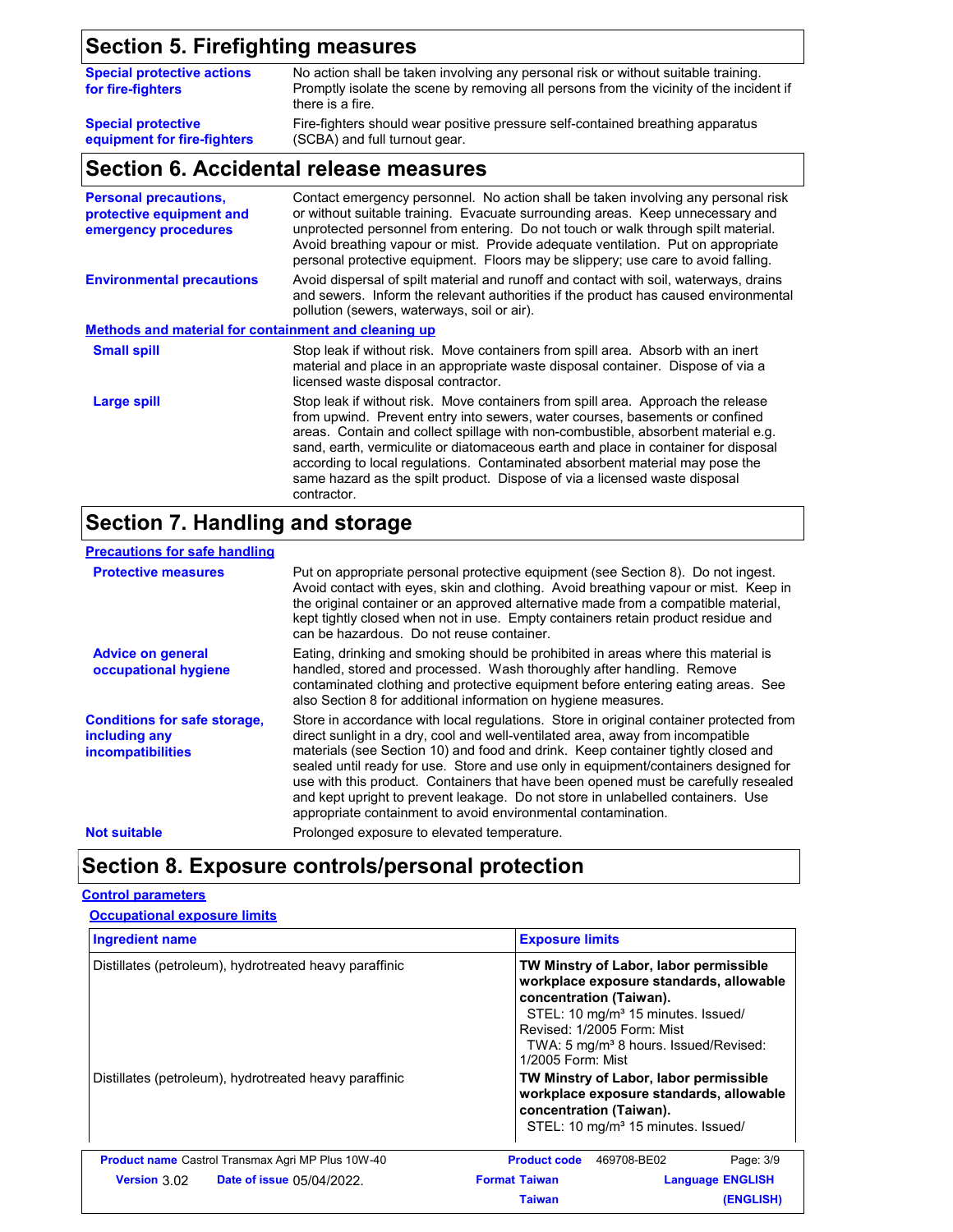|                                                           | Section 8. Exposure controls/personal protection                                                                                                                                                                                                                                                                                                        |                      |                                                                                                                                                                                                                                                                                                                                                                                                                                      |
|-----------------------------------------------------------|---------------------------------------------------------------------------------------------------------------------------------------------------------------------------------------------------------------------------------------------------------------------------------------------------------------------------------------------------------|----------------------|--------------------------------------------------------------------------------------------------------------------------------------------------------------------------------------------------------------------------------------------------------------------------------------------------------------------------------------------------------------------------------------------------------------------------------------|
|                                                           |                                                                                                                                                                                                                                                                                                                                                         | 1/2005 Form: Mist    | Revised: 1/2005 Form: Mist<br>TWA: 5 mg/m <sup>3</sup> 8 hours. Issued/Revised:                                                                                                                                                                                                                                                                                                                                                      |
| Distillates (petroleum), solvent-dewaxed heavy paraffinic |                                                                                                                                                                                                                                                                                                                                                         |                      | TW Minstry of Labor, labor permissible<br>workplace exposure standards, allowable<br>concentration (Taiwan).                                                                                                                                                                                                                                                                                                                         |
|                                                           |                                                                                                                                                                                                                                                                                                                                                         | 1/2005 Form: Mist    | STEL: 10 mg/m <sup>3</sup> 15 minutes. Issued/<br>Revised: 1/2005 Form: Mist<br>TWA: 5 mg/m <sup>3</sup> 8 hours. Issued/Revised:                                                                                                                                                                                                                                                                                                    |
| Distillates (petroleum), solvent-dewaxed heavy paraffinic |                                                                                                                                                                                                                                                                                                                                                         |                      | TW Minstry of Labor, labor permissible<br>workplace exposure standards, allowable                                                                                                                                                                                                                                                                                                                                                    |
|                                                           |                                                                                                                                                                                                                                                                                                                                                         | 1/2005 Form: Mist    | concentration (Taiwan).<br>STEL: 10 mg/m <sup>3</sup> 15 minutes. Issued/<br>Revised: 1/2005 Form: Mist<br>TWA: 5 mg/m <sup>3</sup> 8 hours. Issued/Revised:                                                                                                                                                                                                                                                                         |
| <b>Recommended monitoring</b>                             | If this product contains ingredients with exposure limits, personal, workplace                                                                                                                                                                                                                                                                          |                      |                                                                                                                                                                                                                                                                                                                                                                                                                                      |
| procedures                                                | protective equipment. Reference should be made to appropriate monitoring<br>standards. Reference to national guidance documents for methods for the<br>determination of hazardous substances will also be required.                                                                                                                                     |                      | atmosphere or biological monitoring may be required to determine the effectiveness<br>of the ventilation or other control measures and/or the necessity to use respiratory                                                                                                                                                                                                                                                           |
| <b>Appropriate engineering</b><br><b>controls</b>         | All activities involving chemicals should be assessed for their risks to health, to<br>maintained.                                                                                                                                                                                                                                                      |                      | ensure exposures are adequately controlled. Personal protective equipment should<br>only be considered after other forms of control measures (e.g. engineering controls)<br>have been suitably evaluated. Personal protective equipment should conform to<br>appropriate standards, be suitable for use, be kept in good condition and properly                                                                                      |
|                                                           | organisation for standards.<br>Provide exhaust ventilation or other engineering controls to keep the relevant<br>airborne concentrations below their respective occupational exposure limits.                                                                                                                                                           |                      | Your supplier of personal protective equipment should be consulted for advice on<br>selection and appropriate standards. For further information contact your national<br>The final choice of protective equipment will depend upon a risk assessment. It is<br>important to ensure that all items of personal protective equipment are compatible.                                                                                  |
| <b>Environmental exposure</b><br>controls                 | will be necessary to reduce emissions to acceptable levels.                                                                                                                                                                                                                                                                                             |                      | Emissions from ventilation or work process equipment should be checked to ensure<br>they comply with the requirements of environmental protection legislation. In some<br>cases, fume scrubbers, filters or engineering modifications to the process equipment                                                                                                                                                                       |
| Individual protection measures                            |                                                                                                                                                                                                                                                                                                                                                         |                      |                                                                                                                                                                                                                                                                                                                                                                                                                                      |
| <b>Hygiene measures</b>                                   | eating, smoking and using the lavatory and at the end of the working period.<br>Wash contaminated clothing before reusing. Ensure that eyewash stations and<br>safety showers are close to the workstation location.                                                                                                                                    |                      | Wash hands, forearms and face thoroughly after handling chemical products, before<br>Appropriate techniques should be used to remove potentially contaminated clothing.                                                                                                                                                                                                                                                              |
| <b>Eye protection</b>                                     | Safety glasses with side shields.                                                                                                                                                                                                                                                                                                                       |                      |                                                                                                                                                                                                                                                                                                                                                                                                                                      |
| <b>Skin protection</b>                                    |                                                                                                                                                                                                                                                                                                                                                         |                      |                                                                                                                                                                                                                                                                                                                                                                                                                                      |
| <b>Hand protection</b>                                    | protection before they must be discarded and replaced. Because specific work<br>environments and material handling practices vary, safety procedures should be<br>developed for each intended application. Gloves should therefore be chosen in<br>consultation with the supplier/manufacturer and with a full assessment of the<br>working conditions. |                      | Wear protective gloves if prolonged or repeated contact is likely. Wear chemical<br>resistant gloves. Recommended: Nitrile gloves. The correct choice of protective<br>gloves depends upon the chemicals being handled, the conditions of work and use,<br>and the condition of the gloves (even the best chemically resistant glove will break<br>down after repeated chemical exposures). Most gloves provide only a short time of |
| <b>Body protection</b>                                    | Use of protective clothing is good industrial practice.<br>being performed and the risks involved and should be approved by a specialist<br>before handling this product.<br>Cotton or polyester/cotton overalls will only provide protection against light<br>laundered on a regular basis. When the risk of skin exposure is high (e.g. when          |                      | Personal protective equipment for the body should be selected based on the task<br>superficial contamination that will not soak through to the skin. Overalls should be<br>cleaning up spillages or if there is a risk of splashing) then chemical resistant aprons                                                                                                                                                                  |
| Product name Castrol Transmax Agri MP Plus 10W-40         |                                                                                                                                                                                                                                                                                                                                                         | <b>Product code</b>  | 469708-BE02<br>Page: 4/9                                                                                                                                                                                                                                                                                                                                                                                                             |
| Version 3.02                                              | Date of issue 05/04/2022.                                                                                                                                                                                                                                                                                                                               | <b>Format Taiwan</b> | <b>Language ENGLISH</b>                                                                                                                                                                                                                                                                                                                                                                                                              |

**(ENGLISH)**

**Taiwan**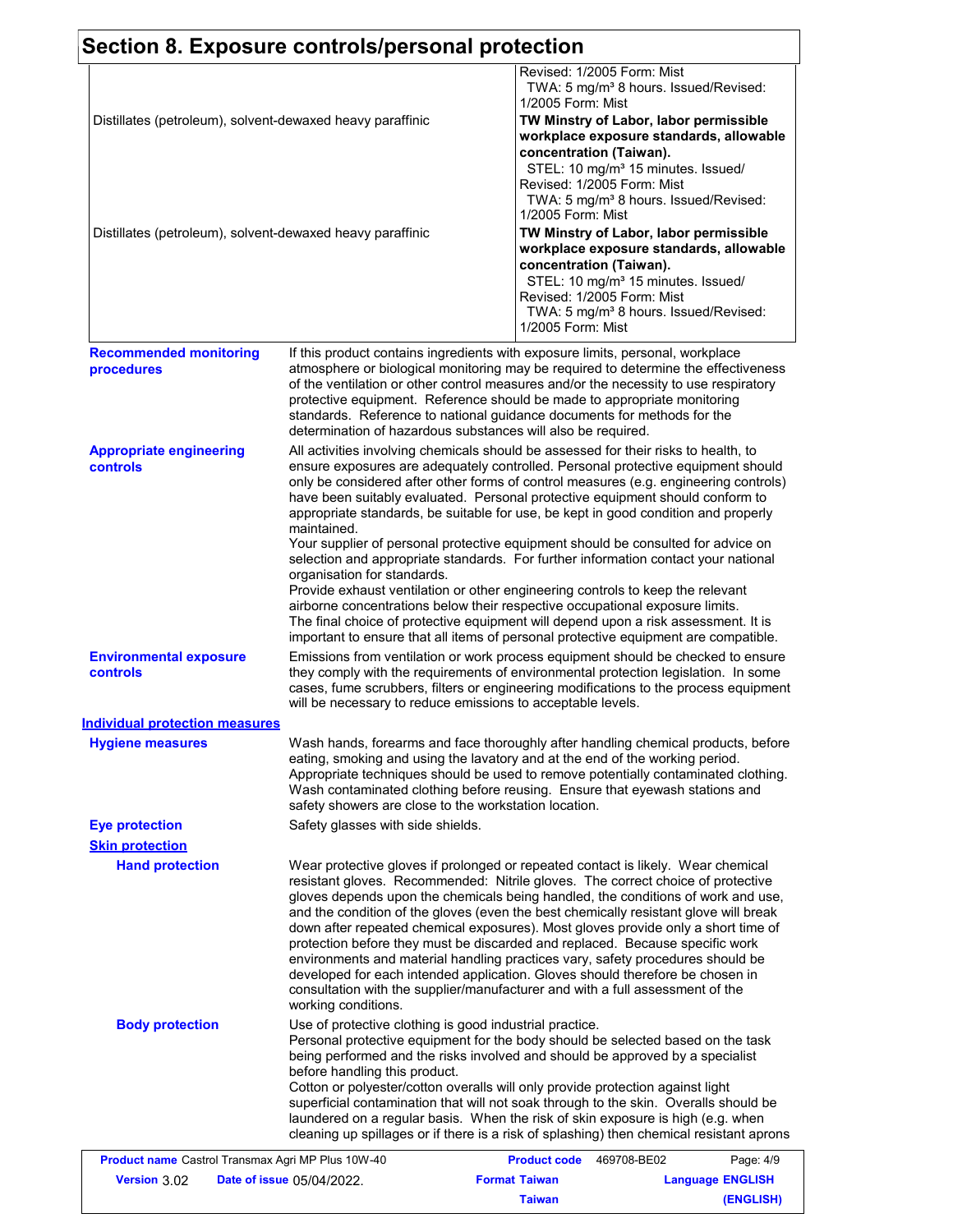## **Section 8. Exposure controls/personal protection**

|                               | and/or impervious chemical suits and boots will be required.                                                                                                                                                                                                                                                                                                                                                                                                                                          |
|-------------------------------|-------------------------------------------------------------------------------------------------------------------------------------------------------------------------------------------------------------------------------------------------------------------------------------------------------------------------------------------------------------------------------------------------------------------------------------------------------------------------------------------------------|
| <b>Other skin protection</b>  | Appropriate footwear and any additional skin protection measures should be<br>selected based on the task being performed and the risks involved and should be<br>approved by a specialist before handling this product.                                                                                                                                                                                                                                                                               |
| <b>Respiratory protection</b> | In case of insufficient ventilation, wear suitable respiratory equipment.<br>The correct choice of respiratory protection depends upon the chemicals being<br>handled, the conditions of work and use, and the condition of the respiratory<br>equipment. Safety procedures should be developed for each intended application.<br>Respiratory protection equipment should therefore be chosen in consultation with<br>the supplier/manufacturer and with a full assessment of the working conditions. |

## **Section 9. Physical and chemical properties**

The conditions of measurement of all properties are at standard temperature and pressure unless otherwise indicated.

#### **Appearance**

| <b>Physical state</b>                                             | Liquid.                                                                                                                               |
|-------------------------------------------------------------------|---------------------------------------------------------------------------------------------------------------------------------------|
| <b>Colour</b>                                                     | Amber. [Light]                                                                                                                        |
| Odour                                                             | Not available.                                                                                                                        |
| <b>Odour threshold</b>                                            | Not available.                                                                                                                        |
| рH                                                                | Not applicable.                                                                                                                       |
| <b>Melting point/freezing point</b>                               | Not available.                                                                                                                        |
| <b>Boiling point, initial boiling</b><br>point, and boiling range | Not available.                                                                                                                        |
| <b>Drop Point</b>                                                 | Not available.                                                                                                                        |
| <b>Flash point</b>                                                | Open cup: >200°C (>392°F) [Cleveland]                                                                                                 |
| <b>Evaporation rate</b>                                           | Not available.                                                                                                                        |
| <b>Flammability</b>                                               | Not available.                                                                                                                        |
|                                                                   | Not applicable. Based on - Physical state                                                                                             |
| <b>Lower and upper explosion</b><br>limit/flammability limit      | Not available.                                                                                                                        |
| <b>Vapour pressure</b>                                            | Not available.                                                                                                                        |
| <b>Relative vapour density</b>                                    | Not available.                                                                                                                        |
| <b>Relative density</b>                                           | Not available.                                                                                                                        |
| <b>Density</b>                                                    | <1000 kg/m <sup>3</sup> (<1 g/cm <sup>3</sup> ) at 15°C                                                                               |
| <b>Solubility</b>                                                 | insoluble in water.                                                                                                                   |
| <b>Partition coefficient: n-</b><br>octanol/water                 | Not available.                                                                                                                        |
| <b>Auto-ignition temperature</b>                                  | Not available.                                                                                                                        |
| <b>Decomposition temperature</b>                                  | Not available.                                                                                                                        |
| <b>Viscosity</b>                                                  | Kinematic: 89 mm <sup>2</sup> /s (89 cSt) at $40^{\circ}$ C<br>Kinematic: 12.8 to 13.2 mm <sup>2</sup> /s (12.8 to 13.2 cSt) at 100°C |
| <b>Particle characteristics</b>                                   |                                                                                                                                       |

**Median particle size Mot applicable.** 

## **Section 10. Stability and reactivity**

| <b>Reactivity</b>                            | No specific test data available for this product. Refer to Conditions to avoid and<br>Incompatible materials for additional information.                                |
|----------------------------------------------|-------------------------------------------------------------------------------------------------------------------------------------------------------------------------|
| <b>Chemical stability</b>                    | The product is stable.                                                                                                                                                  |
| <b>Possibility of hazardous</b><br>reactions | Under normal conditions of storage and use, hazardous reactions will not occur.<br>Under normal conditions of storage and use, hazardous polymerisation will not occur. |
| <b>Conditions to avoid</b>                   | Avoid all possible sources of ignition (spark or flame).                                                                                                                |
| Incompatible materials                       | Reactive or incompatible with the following materials: oxidising materials.                                                                                             |
| <b>Hazardous decomposition</b><br>products   | Under normal conditions of storage and use, hazardous decomposition products<br>should not be produced.                                                                 |

|                     | <b>Product name</b> Castrol Transmax Agri MP Plus 10W-40 | <b>Product code</b>  | 469708-BE02 | Page: 5/9               |
|---------------------|----------------------------------------------------------|----------------------|-------------|-------------------------|
| <b>Version 3.02</b> | <b>Date of issue 05/04/2022.</b>                         | <b>Format Taiwan</b> |             | <b>Language ENGLISH</b> |
|                     |                                                          | Taiwan               |             | (ENGLISH)               |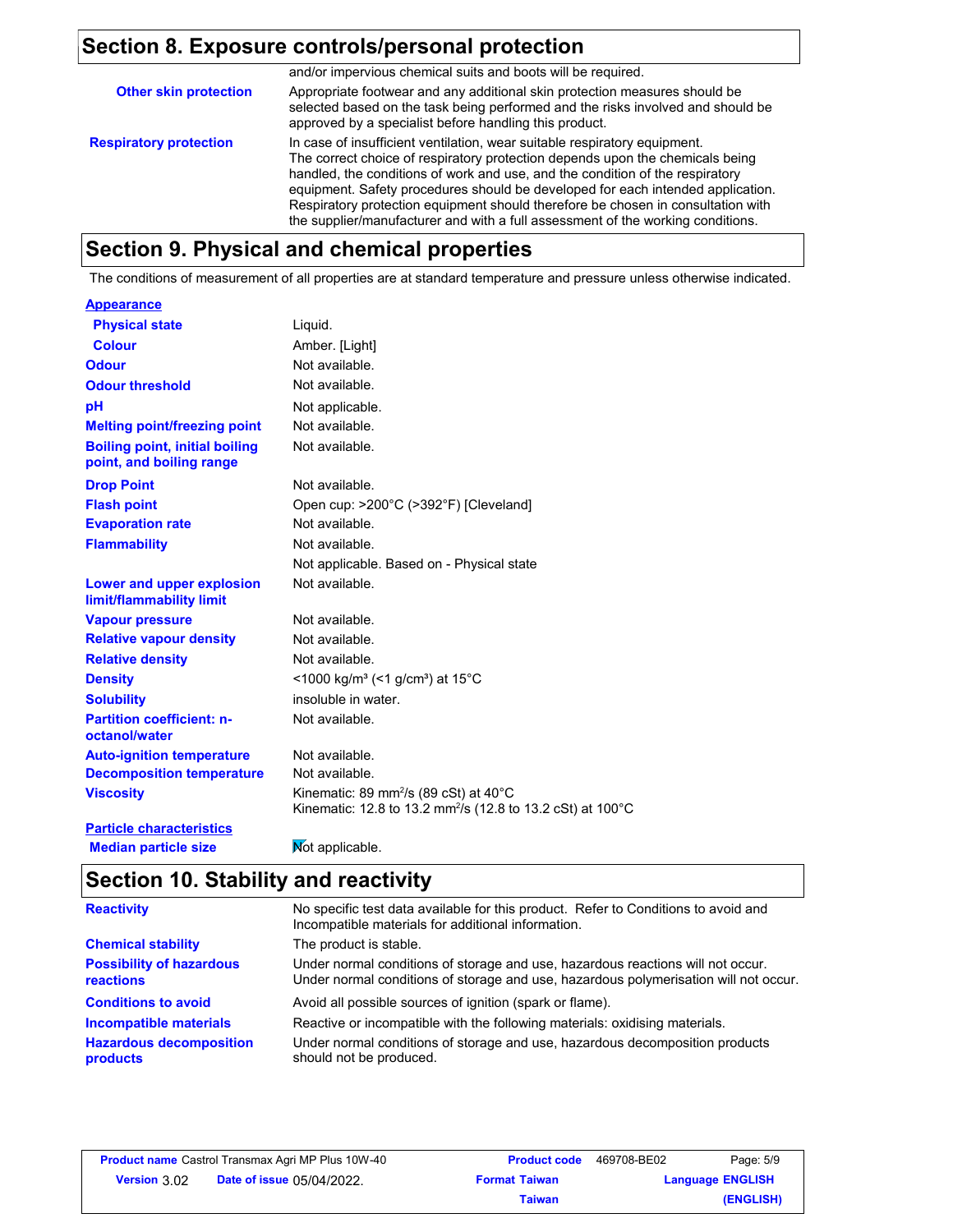## **Section 11. Toxicological information**

#### **Information on toxicological effects**

| <b>Aspiration hazard</b>                                                                                            |                                                                                             |                                                                                                                                                                                                                                                                                                                                        |
|---------------------------------------------------------------------------------------------------------------------|---------------------------------------------------------------------------------------------|----------------------------------------------------------------------------------------------------------------------------------------------------------------------------------------------------------------------------------------------------------------------------------------------------------------------------------------|
| <b>Name</b>                                                                                                         |                                                                                             | <b>Result</b>                                                                                                                                                                                                                                                                                                                          |
| Distillates (petroleum), hydrotreated heavy paraffinic<br>Distillates (petroleum), solvent-dewaxed heavy paraffinic |                                                                                             | <b>ASPIRATION HAZARD - Category 1</b><br><b>ASPIRATION HAZARD - Category 1</b>                                                                                                                                                                                                                                                         |
| <b>Information on likely routes</b><br>of exposure                                                                  | Routes of entry anticipated: Dermal, Inhalation.                                            |                                                                                                                                                                                                                                                                                                                                        |
| <b>Potential acute health effects</b>                                                                               |                                                                                             |                                                                                                                                                                                                                                                                                                                                        |
| <b>Eye contact</b>                                                                                                  | No known significant effects or critical hazards.                                           |                                                                                                                                                                                                                                                                                                                                        |
| <b>Inhalation</b>                                                                                                   | vapour pressure.                                                                            | Vapour inhalation under ambient conditions is not normally a problem due to low                                                                                                                                                                                                                                                        |
| <b>Skin contact</b>                                                                                                 | Causes mild skin irritation. Defatting to the skin.                                         |                                                                                                                                                                                                                                                                                                                                        |
| <b>Ingestion</b>                                                                                                    | Irritating to mouth, throat and stomach.                                                    |                                                                                                                                                                                                                                                                                                                                        |
|                                                                                                                     | <b>Symptoms related to the physical, chemical and toxicological characteristics</b>         |                                                                                                                                                                                                                                                                                                                                        |
| <b>Eye contact</b>                                                                                                  | Adverse symptoms may include the following:<br>pain or irritation<br>watering<br>redness    |                                                                                                                                                                                                                                                                                                                                        |
| <b>Inhalation</b>                                                                                                   | thermal decomposition products occurs.                                                      | May be harmful by inhalation if exposure to vapour, mists or fumes resulting from                                                                                                                                                                                                                                                      |
| <b>Skin contact</b>                                                                                                 | Adverse symptoms may include the following:<br>irritation<br>redness<br>dryness<br>cracking |                                                                                                                                                                                                                                                                                                                                        |
| Ingestion                                                                                                           | No specific data.                                                                           |                                                                                                                                                                                                                                                                                                                                        |
|                                                                                                                     | Delayed and immediate effects as well as chronic effects from short and long-term exposure  |                                                                                                                                                                                                                                                                                                                                        |
| <b>Eye contact</b>                                                                                                  |                                                                                             | Potential risk of transient stinging or redness if accidental eye contact occurs.                                                                                                                                                                                                                                                      |
| <b>Inhalation</b>                                                                                                   | of the respiratory tract.                                                                   | Overexposure to the inhalation of airborne droplets or aerosols may cause irritation                                                                                                                                                                                                                                                   |
| <b>Skin contact</b>                                                                                                 | or dermatitis.                                                                              | Prolonged or repeated contact can defat the skin and lead to irritation, cracking and/                                                                                                                                                                                                                                                 |
| <b>Ingestion</b>                                                                                                    | Ingestion of large quantities may cause nausea and diarrhoea.                               |                                                                                                                                                                                                                                                                                                                                        |
| <b>Potential chronic health effects</b>                                                                             |                                                                                             |                                                                                                                                                                                                                                                                                                                                        |
| <b>General</b>                                                                                                      | USED ENGINE OILS<br>high standard of personal hygiene maintained.                           | Combustion products resulting from the operation of internal combustion engines<br>contaminate engine oils during use. Used engine oil may contain hazardous<br>components which have the potential to cause skin cancer. Frequent or prolonged<br>contact with all types and makes of used engine oil must therefore be avoided and a |
| <b>Carcinogenicity</b>                                                                                              | No known significant effects or critical hazards.                                           |                                                                                                                                                                                                                                                                                                                                        |
| <b>Mutagenicity</b>                                                                                                 | No known significant effects or critical hazards.                                           |                                                                                                                                                                                                                                                                                                                                        |
| <b>Teratogenicity</b>                                                                                               | No known significant effects or critical hazards.                                           |                                                                                                                                                                                                                                                                                                                                        |
| <b>Developmental effects</b>                                                                                        | No known significant effects or critical hazards.                                           |                                                                                                                                                                                                                                                                                                                                        |
| <b>Fertility effects</b>                                                                                            | No known significant effects or critical hazards.                                           |                                                                                                                                                                                                                                                                                                                                        |
|                                                                                                                     |                                                                                             |                                                                                                                                                                                                                                                                                                                                        |

## **Section 12. Ecological information**

**Environmental effects** No known significant effects or critical hazards.

#### **Persistence and degradability**

Not expected to be rapidly degradable.

#### **Bioaccumulative potential**

This product is not expected to bioaccumulate through food chains in the environment.

#### **Mobility in soil**

|                     | <b>Product name</b> Castrol Transmax Agri MP Plus 10W-40 | <b>Product code</b>  | 469708-BE02 | Page: 6/9               |
|---------------------|----------------------------------------------------------|----------------------|-------------|-------------------------|
| <b>Version 3.02</b> | <b>Date of issue 05/04/2022.</b>                         | <b>Format Taiwan</b> |             | <b>Language ENGLISH</b> |
|                     |                                                          | Taiwan               |             | (ENGLISH)               |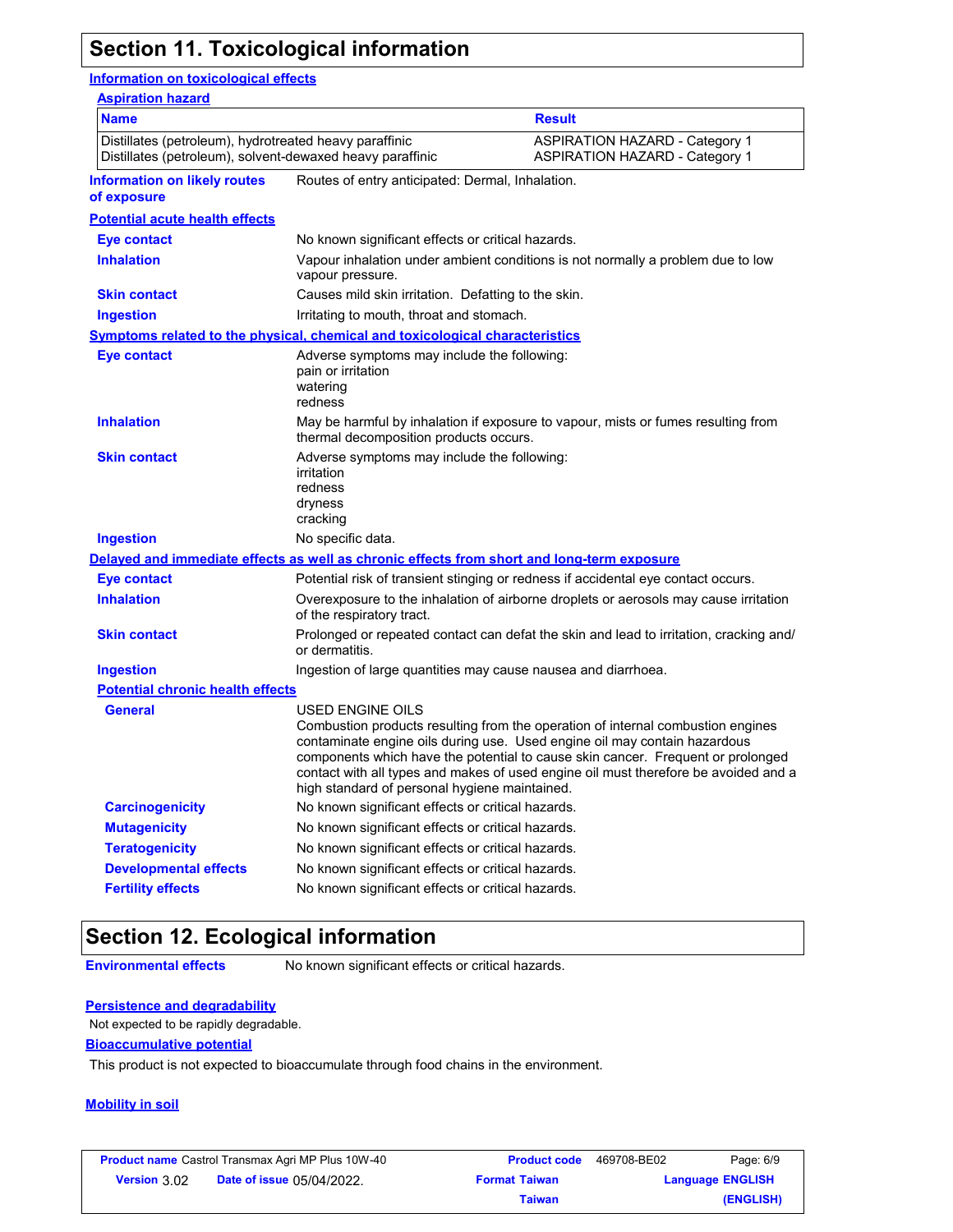### **Section 12. Ecological information**

| <b>Soil/water partition</b> | Not available. |
|-----------------------------|----------------|
| <b>coefficient (Koc)</b>    |                |
| <b>Mobility</b>             | Spillages may  |

ges may penetrate the soil causing ground water contamination.

**Other ecological information** Spills may form a film on water surfaces causing physical damage to organisms. Oxygen transfer could also be impaired.

## **Section 13. Disposal considerations**

The generation of waste should be avoided or minimised wherever possible. Significant quantities of waste product residues should not be disposed of via the foul sewer but processed in a suitable effluent treatment plant. Dispose of surplus and non-recyclable products via a licensed waste disposal contractor. Disposal of this product, solutions and any by-products should at all times comply with the requirements of environmental protection and waste disposal legislation and any regional local authority requirements. Waste packaging should be recycled. Incineration or landfill should only be considered when recycling is not feasible. This material and its container must be disposed of in a safe way. Care should be taken when handling emptied containers that have not been cleaned or rinsed out. Empty containers or liners may retain some product residues. Avoid dispersal of spilt material and runoff and contact with soil, waterways, drains and sewers. **Disposal methods**

### **Section 14. Transport information**

|                                      | <b>IMDG</b>              | <b>IATA</b>              |
|--------------------------------------|--------------------------|--------------------------|
| <b>UN number</b>                     | Not regulated.           | Not regulated.           |
| <b>UN proper</b><br>shipping name    | $\overline{\phantom{0}}$ | $\overline{\phantom{0}}$ |
| <b>Transport hazard</b><br>class(es) | $\overline{\phantom{a}}$ | $\overline{\phantom{a}}$ |
| <b>Packing group</b>                 | $\overline{\phantom{a}}$ | -                        |
| <b>Environmental</b><br>hazards      | No.                      | No.                      |
| <b>Additional</b><br>information     |                          | -                        |

**Special precautions for user** Not available.

### **Section 15. Regulatory information**

#### Not applicable.

#### **TCCSCA List of concerned chemicals**

Not applicable.

| <b>OSHA Article 29</b> | None of the components are listed.                                                                                                                                                                                               |
|------------------------|----------------------------------------------------------------------------------------------------------------------------------------------------------------------------------------------------------------------------------|
| <b>AAIII I II AA</b>   | $\mathbf{r}$ , and the set of the set of the set of the set of the set of the set of the set of the set of the set of the set of the set of the set of the set of the set of the set of the set of the set of the set of the set |

**Montreal Protocol OSHA Article 30** None of the components are listed.

| <b>Ingredient name</b>                                       | <b>Status</b> |
|--------------------------------------------------------------|---------------|
| Not listed.                                                  |               |
| <b>Stockholm Convention on Persistent Organic Pollutants</b> |               |

| Ingredient name | <b>List name</b> | <b>Status</b> |
|-----------------|------------------|---------------|
| Not listed.     |                  |               |

#### **Rotterdam Convention on Prior Informed Consent (PIC)**

| <b>Product name</b> Castrol Transmax Agri MP Plus 10W-40 |                                  | <b>Product code</b>  | 469708-BE02             | Page: 7/9 |
|----------------------------------------------------------|----------------------------------|----------------------|-------------------------|-----------|
| <b>Version 3.02</b>                                      | <b>Date of issue 05/04/2022.</b> | <b>Format Taiwan</b> | <b>Language ENGLISH</b> |           |
|                                                          |                                  | <b>Taiwan</b>        |                         | (ENGLISH) |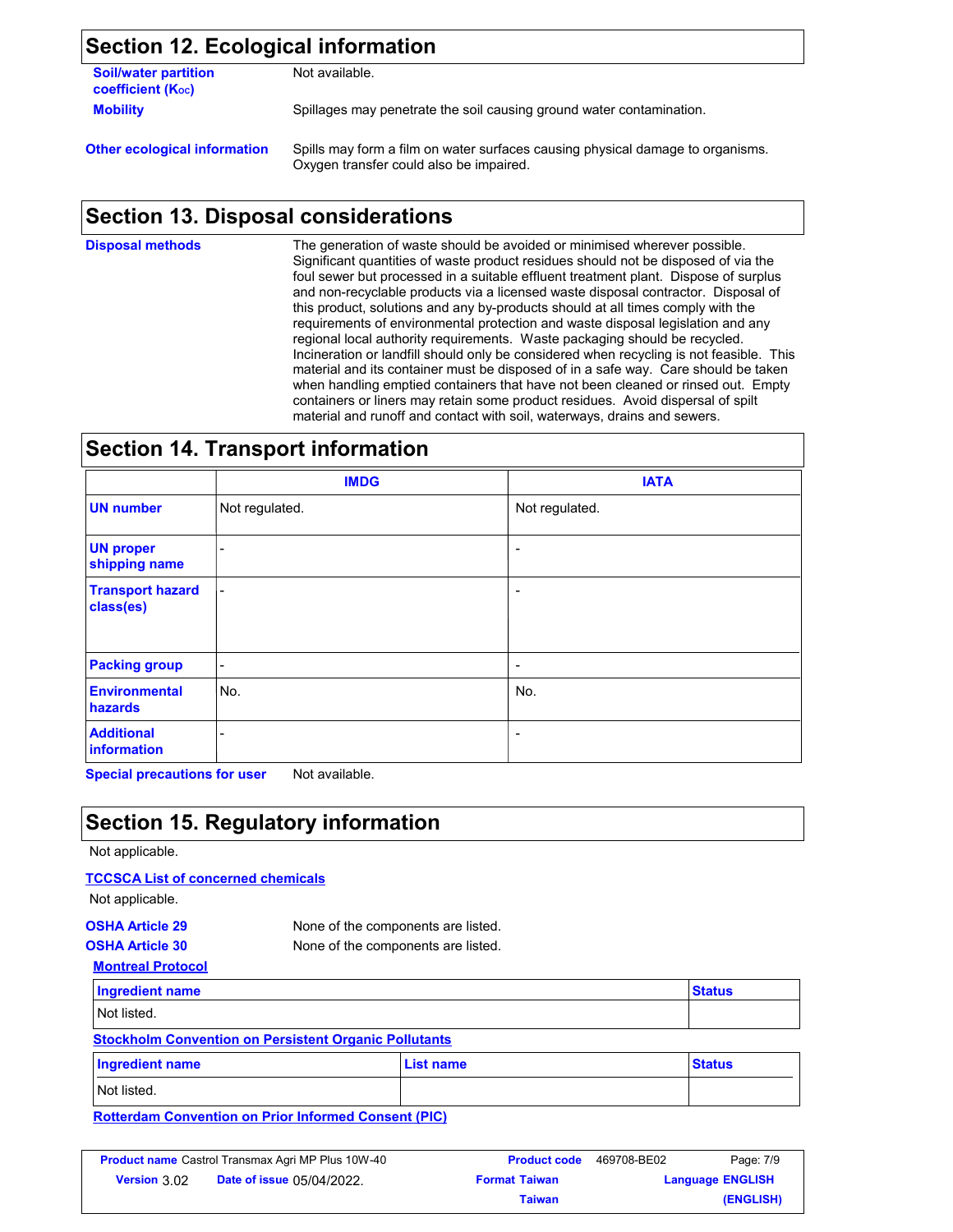## **Section 15. Regulatory information**

#### **Ingredient name Status**

Not listed.

**(TSCA 8b)**

| . J |  |  |  |  |
|-----|--|--|--|--|
|     |  |  |  |  |
|     |  |  |  |  |
|     |  |  |  |  |

| <b>Regulation according to other foreign laws</b>               |                                                                                                                                |
|-----------------------------------------------------------------|--------------------------------------------------------------------------------------------------------------------------------|
| <b>REACH Status</b>                                             | The company, as identified in Section 1, sells this product in the EU in compliance with the<br>current requirements of REACH. |
| <b>Australia inventory (AIIC)</b>                               | All components are listed or exempted.                                                                                         |
| <b>Canada inventory status</b>                                  | All components are listed or exempted.                                                                                         |
| <b>China inventory (IECSC)</b>                                  | All components are listed or exempted.                                                                                         |
| <b>Japan inventory (CSCL)</b>                                   | All components are listed or exempted.                                                                                         |
| <b>Philippines inventory</b><br>(PICCS)                         | All components are listed or exempted.                                                                                         |
| <b>Korea inventory (KECI)</b>                                   | All components are listed or exempted.                                                                                         |
| <b>Taiwan Chemical</b><br><b>Substances Inventory</b><br>(TCSI) | All components are listed or exempted.                                                                                         |
| <b>United States inventory</b>                                  | All components are active or exempted.                                                                                         |

### **Section 16. Other information**

#### **Procedure used to derive the classification**

| <b>Classification</b><br>SKIN CORROSION/IRRITATION - Category 3                                                                                                      |                            | <b>Justification</b><br>Calculation method                                                                                                                                                                                                                                                                                                                                                                                                                                                                                                                                                                                                                                                                                                                                                                                                                             |  |
|----------------------------------------------------------------------------------------------------------------------------------------------------------------------|----------------------------|------------------------------------------------------------------------------------------------------------------------------------------------------------------------------------------------------------------------------------------------------------------------------------------------------------------------------------------------------------------------------------------------------------------------------------------------------------------------------------------------------------------------------------------------------------------------------------------------------------------------------------------------------------------------------------------------------------------------------------------------------------------------------------------------------------------------------------------------------------------------|--|
|                                                                                                                                                                      |                            |                                                                                                                                                                                                                                                                                                                                                                                                                                                                                                                                                                                                                                                                                                                                                                                                                                                                        |  |
| <b>Organisation that prepared</b><br>the SDS                                                                                                                         | BP                         |                                                                                                                                                                                                                                                                                                                                                                                                                                                                                                                                                                                                                                                                                                                                                                                                                                                                        |  |
| <b>History</b>                                                                                                                                                       |                            |                                                                                                                                                                                                                                                                                                                                                                                                                                                                                                                                                                                                                                                                                                                                                                                                                                                                        |  |
| Date of printing                                                                                                                                                     | 4/5/2022                   |                                                                                                                                                                                                                                                                                                                                                                                                                                                                                                                                                                                                                                                                                                                                                                                                                                                                        |  |
| Date of previous issue                                                                                                                                               | 29/06/2021.                |                                                                                                                                                                                                                                                                                                                                                                                                                                                                                                                                                                                                                                                                                                                                                                                                                                                                        |  |
| <b>Version</b>                                                                                                                                                       | 3.02                       |                                                                                                                                                                                                                                                                                                                                                                                                                                                                                                                                                                                                                                                                                                                                                                                                                                                                        |  |
| <b>Prepared by</b>                                                                                                                                                   | <b>Product Stewardship</b> |                                                                                                                                                                                                                                                                                                                                                                                                                                                                                                                                                                                                                                                                                                                                                                                                                                                                        |  |
| <b>Key to abbreviations</b><br>$ATE = Acute Toxicity Estimate$<br><b>BCF</b> = Bioconcentration Factor<br>IBC = Intermediate Bulk Container<br>$UN = United Nations$ |                            | GHS = Globally Harmonized System of Classification and Labelling of Chemicals<br>IATA = International Air Transport Association<br><b>IMDG</b> = International Maritime Dangerous Goods<br>LogPow = logarithm of the octanol/water partition coefficient<br>MARPOL = International Convention for the Prevention of Pollution From Ships,<br>1973 as modified by the Protocol of 1978. ("Marpol" = marine pollution)<br>REACH = Registration, Evaluation, Authorisation and Restriction of Chemicals<br>Regulation [Regulation (EC) No. 1907/2006]<br>Varies = may contain one or more of the following $64741-88-4$ , $64741-89-5$ ,<br>64741-95-3, 64741-96-4, 64742-01-4, 64742-44-5, 64742-45-6, 64742-52-5,<br>64742-53-6, 64742-54-7, 64742-55-8, 64742-56-9, 64742-57-0, 64742-58-1,<br>64742-62-7, 64742-63-8, 64742-65-0, 64742-70-7, 72623-85-9, 72623-86-0, |  |

**Indicates information that has changed from previously issued version.**

#### **Notice to reader**

All reasonably practicable steps have been taken to ensure this data sheet and the health, safety and environmental information contained in it is accurate as of the date specified below. No warranty or representation, express or implied is made as to the accuracy or completeness of the data and information in this data sheet.

The data and advice given apply when the product is sold for the stated application or applications. You should not use the product other than for the stated application or applications without seeking advice from BP Group.

It is the user's obligation to evaluate and use this product safely and to comply with all applicable laws and regulations. The BP Group shall not be responsible for any damage or injury resulting from use, other than the stated product use of the material, from any failure to adhere to recommendations, or from any hazards inherent in the nature of the material.

| <b>Product name</b> Castrol Transmax Agri MP Plus 10W-40 |                                  | <b>Product code</b>  | 469708-BE02 | Page: 8/9               |
|----------------------------------------------------------|----------------------------------|----------------------|-------------|-------------------------|
| Version 3.02                                             | <b>Date of issue 05/04/2022.</b> | <b>Format Taiwan</b> |             | <b>Language ENGLISH</b> |
|                                                          |                                  | Taiwan               |             | (ENGLISH)               |